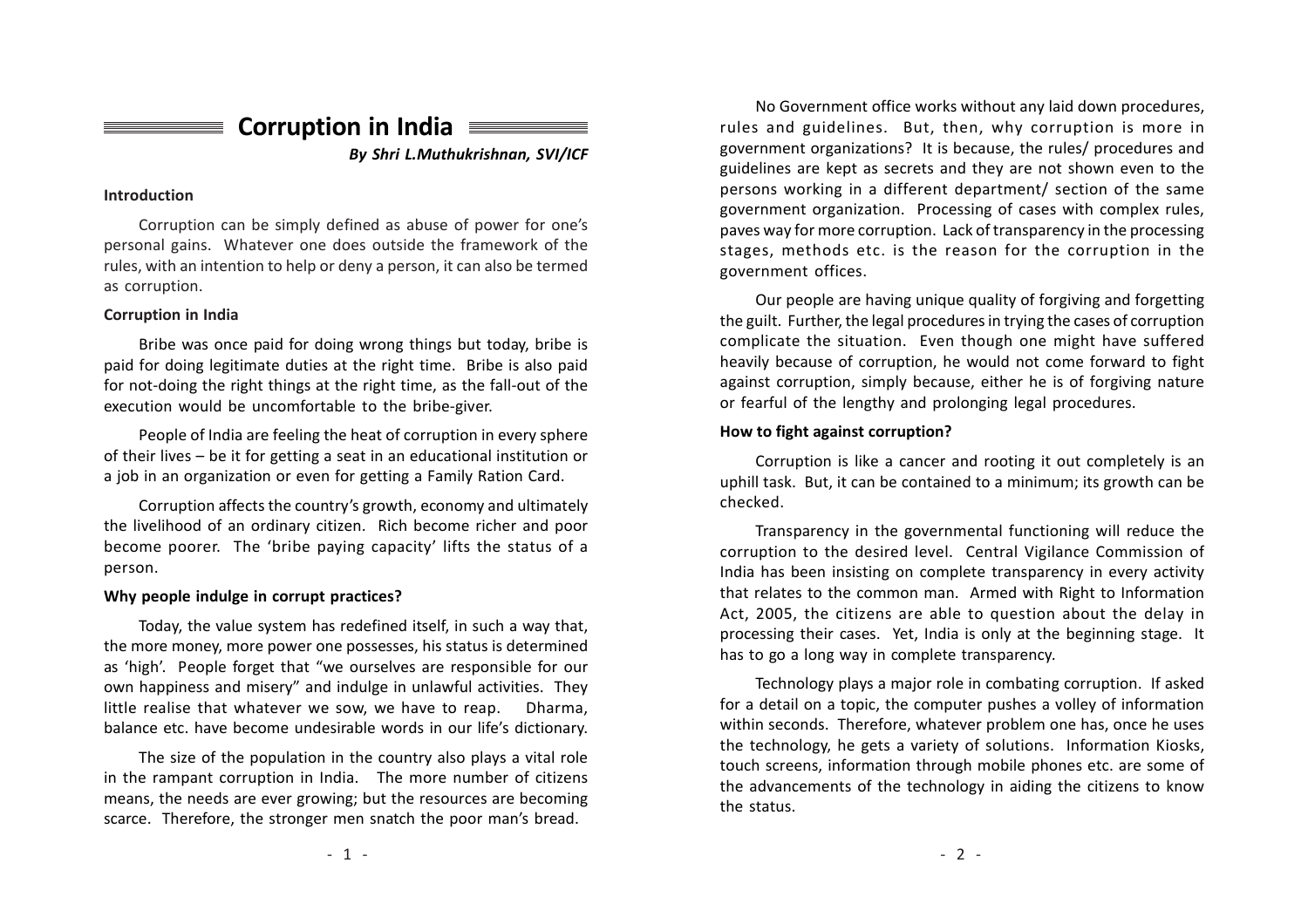Punishing the corrupt is the final activity, which logically closes the case of corruption. However, the quantum of the punishment varies according to the age, position of the guilty. There should be deterrent punishment for violators whatsoever the position of the individual be. Guilt is guilt and there cannot be any distinction because of the social status of the individuals. Also, publishing the details of the corrupt-act of the guilty along with the punishment would instill a fear in the minds of the corrupt.

New types of punishments can be thought of, like denying the rights to enjoy the various benefits and concessions extended by government which would serve as the strongest punishment than the jail term and fines. Already a debate on this issue has begun and films/articles are appearing in the media.

### Conclusion:

Corruption is like a monster; it cannot be killed by individuals. It has to be fought with unity with all types of weapons. If corruption level is lessened by a marginal percentage, it would ensure the flow of hundreds of crores of Rupees for the needy.

Cynics regarded everybody as equally corrupt… Idealists regarded everybody as equally corrupt, } except themselves. " }

C.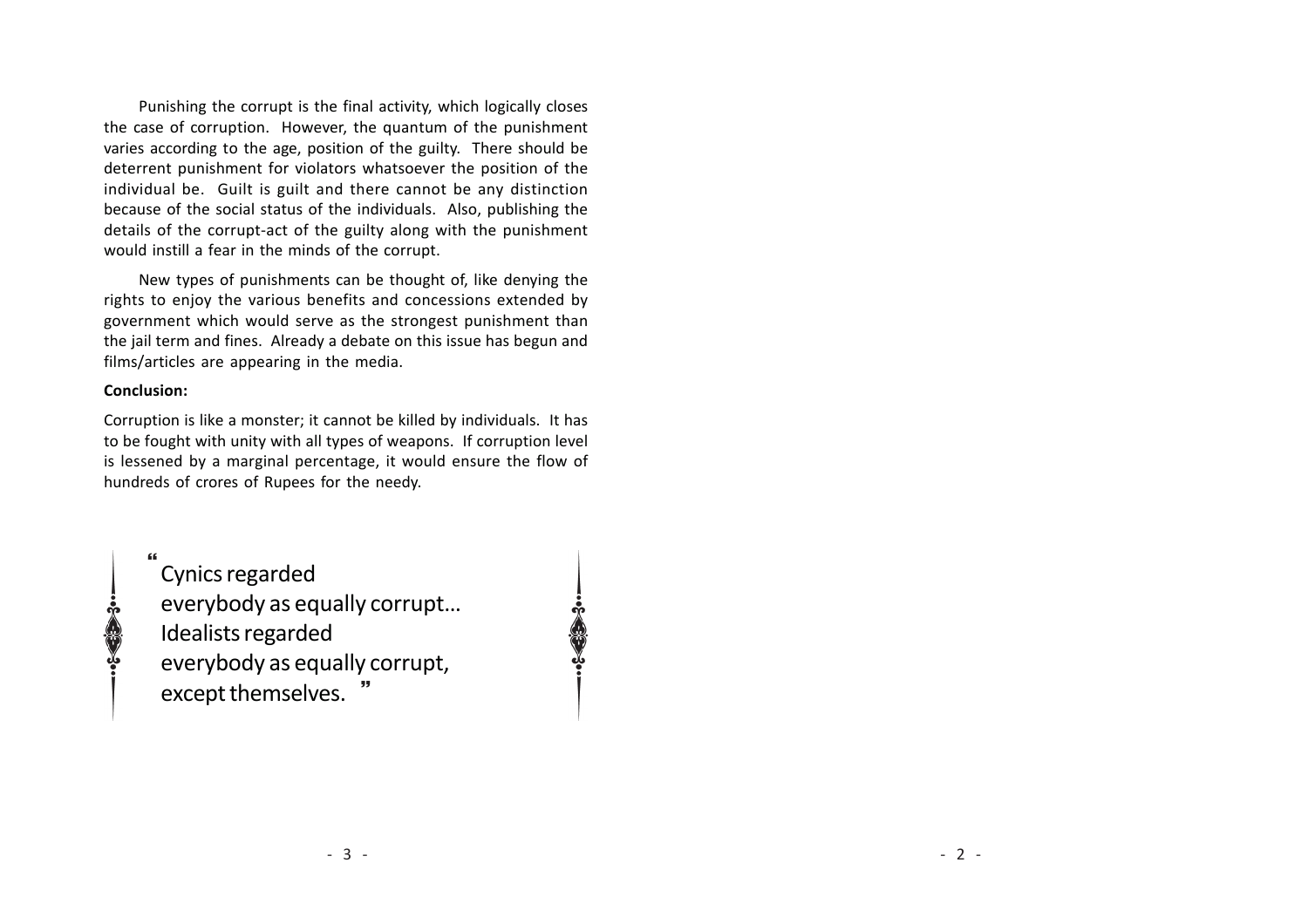## Mistakes in DAR cases  $\equiv$

### Basic features of DAR

- $\triangleright$  It is not a judicial proceeding, but a quasi-judicial.
- $\triangleright$  The hearing and imposition of penalty in DAR can be done by separate authorities.
- $\triangleright$  They are subject to administrative guidance by superior authority.
- $\triangleright$  Proof is on the basis of preponderance of probability of the event taking place. Thus, it is sufficient to prove the fact and the responsibility of the charged official for the event to prove the charge.

### Basic Principle

- $\triangleright$  It follows the principles of natural justice. This is ensured if prescribed rules are followed.
- $\triangleright$  It only means reasonable opportunities and not unlimited or endless opportunities.
- Ø The basic premise is based on master/ servant relationship and hence normal approach applicable to such a relationship is to be followed.

### Mistakes in DAR proceedings and their consequences:

Mistakes in DAR proceedings have serious consequences but, mistakes are avoidable.

Some of the consequences are:

- $\triangleright$  Embarrassment to the administration before the court.
- Ø Embarrassment before the Central Vigilance Commission and the case gets included in the report of the Commission to the Parliament.
- $\triangleright$  An otherwise good case may be lost due to a mistake.

A mistake may also cause hardship to the charged official

- $\triangleright$  as he loses his promotion or gets delayed;
- $\triangleright$  as he suffers monetary losses;
- $\triangleright$  as he suffers mental agony.

Stages where mistakes happen:

- $\triangleright$  Framing the charge sheet
- $\triangleright$  During conduct of departmental inquiry
- Ø During decision making on the Inquiry report, Charged official's defence.
- $\triangleright$  While imposing the penalty
- Ø While considering Appeal and Revision petitions.

### The list of items is only illustrative

### Stage-I

## Framing the charge sheet:

- $\triangleright$  Vague, unclear and factually incorrect charges;
- $\triangleright$  Too many articles
- $\triangleright$  Omitting major articles of charges.
- $\triangleright$  Usage of non-standard terms in the charge sheet.
- $\triangleright$  Inclusion of irrelevant witnesses or omitting the important witnesses.
- $\triangleright$  Inclusion of unwanted documents or omitting the documents, which formed basis for issuing the charge sheet.

## Stage-II

### During conduct of departmental inquiry.

 $\triangleright$  Not following the principles of natural justice.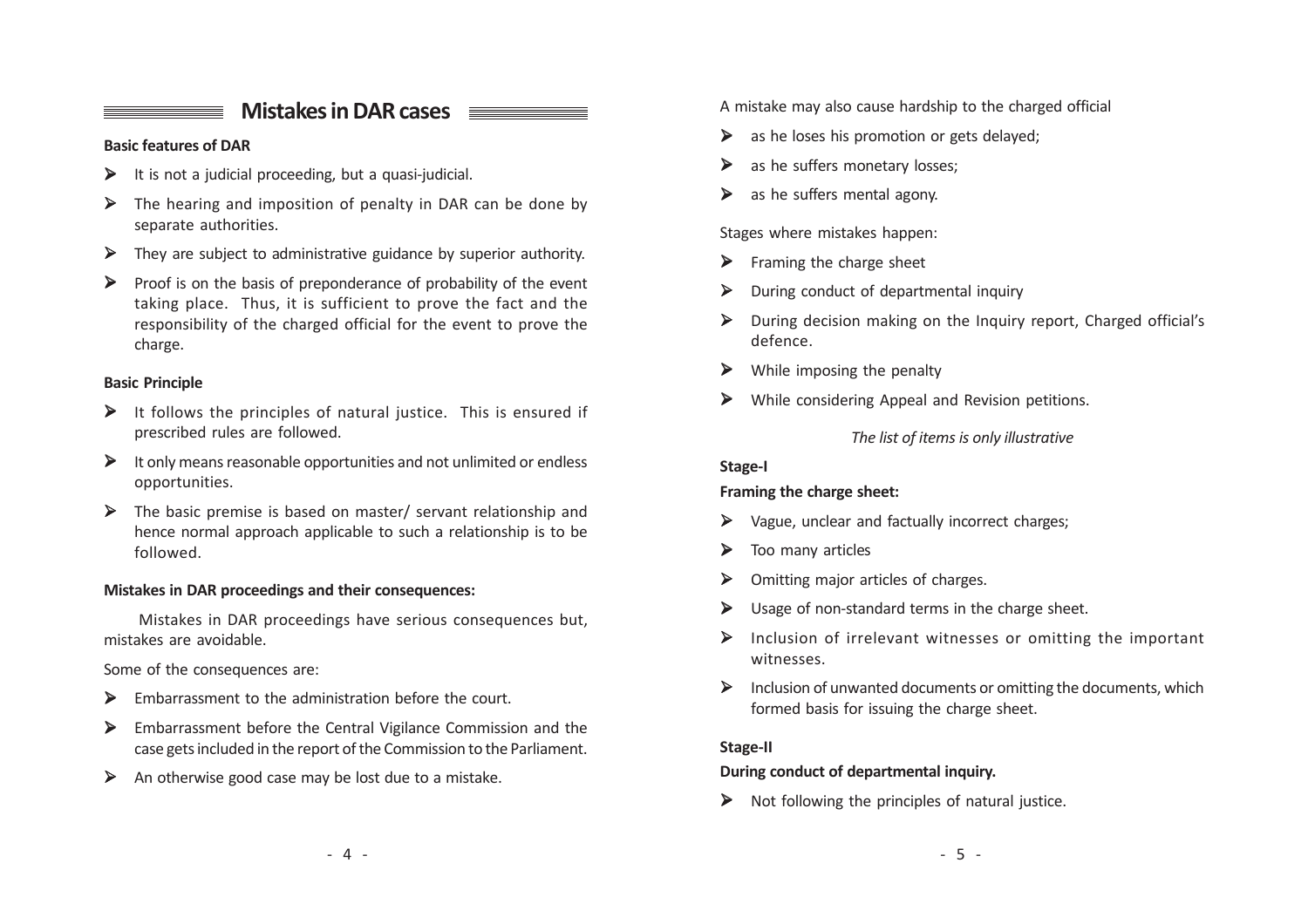- $\triangleright$  Delay in conducting the inquiry.
- $\triangleright$  Procedural mistakes during the inquiry.

## Stage-III

## During decision making

- Ø Undue consideration of the Charged official's defence, based on misplaced sympathy.
- $\triangleright$  Blindly rejecting the defence of the charged official and not accepting the truth brought out by the Inquiry Officer.
- $\triangleright$  Comparing the earlier decided cases for similar or near-similar cases.

## Stage-IV

## While imposing the penalty

- Ø Imposing a penalty disproportionate to the offence committed;
- $\triangleright$  Issuing a penalty advice with a penalty, which can not be implemented, like, withholding of promotion, where there is no scope for further promotion etc.
- $\triangleright$  Issuing penalty advice without consulting Vigilance, in a Vigilancerelated DAR case.
- $\triangleright$  Not passing speaking orders.

## Stage-V

## While considering Appeal/ Revision petitions

- $\triangleright$  Enhancing the penalty without issuing any show cause notice.
- $\triangleright$  Modifying the penalty, without referring to Vigilance in a Vigilancerelated DAR case.

## PENALTIES

Penalties are two kinds –

Major and Minor penalties

Major penalty can be classified into two:

- Ø Major penalty and Stiff/severe Major penalty.
- Ø Stiff/ severe Major penalty refers to "Removal/ Dismissal/ Compulsory Retirement"

Minor penalty can be classified into two:

- Ø Suitable minor penalty would include "censure" or "withholding of privilege passes / PTOs or both".
- Ø Stiff/ Severe minor penalty, would include other than "Censure" or "withholding of privilege passes/ PTOs or both".

# viv viv viv

} \<br>" I cannot speak anything but the truth. I cannot turn back on my duty, just to please some one.

— Sardar Vallabhai Patel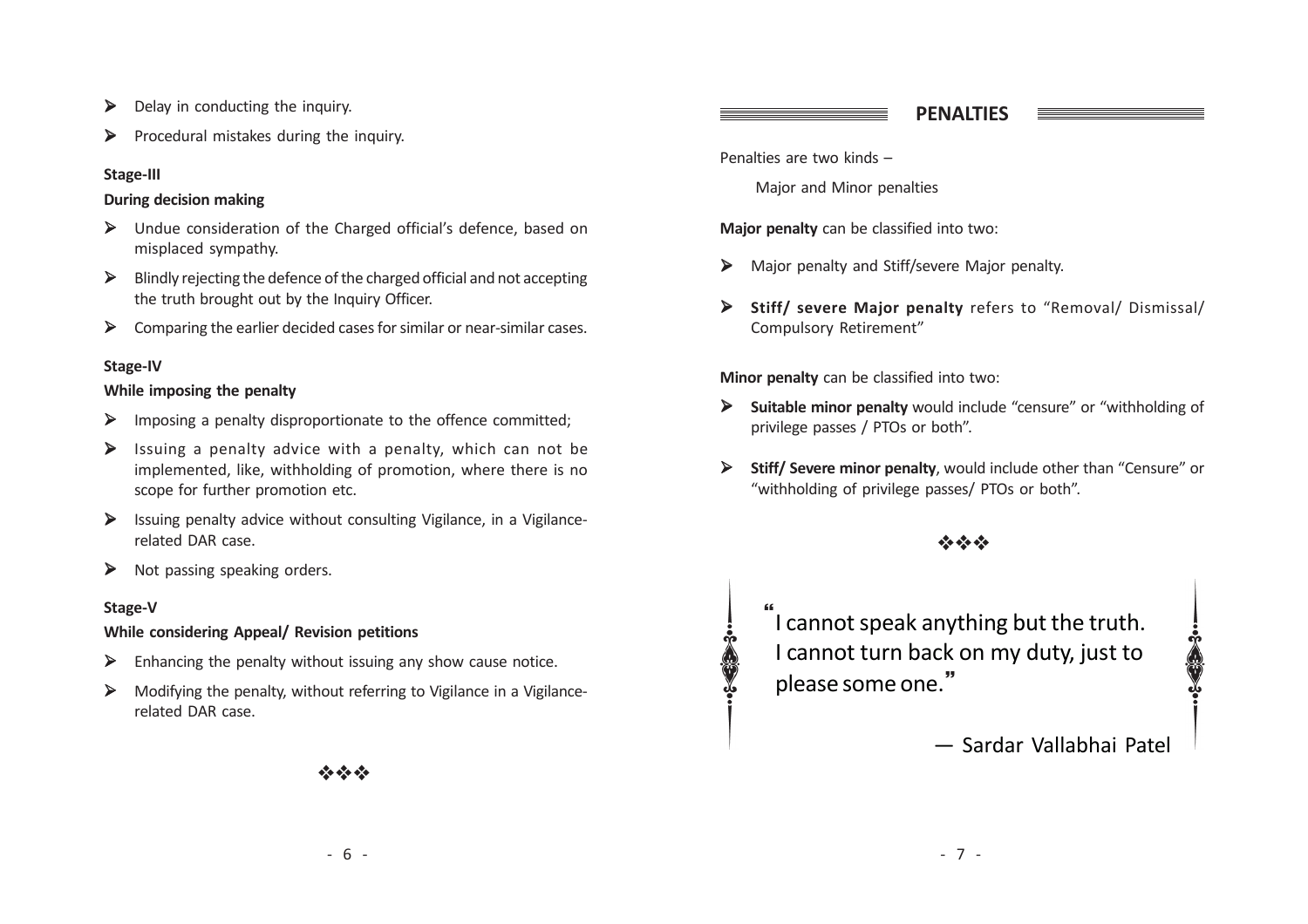## ACCOUNTABILITY FOR DELAY IN DECISION-MAKING

Copy of OM No. 11013/2/2004-Estt. (A) issued by Ministry of Personnel, P.G. and Pensions (DOPT) dated 16.02.2004.

> No.11013/2/2004-Estt.(A) Government of India Ministry of Personnel, P.G. & Pensions (Department of Personnel & Training)

> > $-- \qquad$  New Delhi, dated the 16th February, 2004

### OFFICE MEMORANDUM

### Sub:- Accountability for delay in decision making.

A Core Group on Administrative Reforms (CGAR) has been constituted under the chairmanship of Cabinet Secretary in February, 2003 to formulate specific changes in the systems and procedures in consultation with the ministries/ departments concerned and to advise strategies for changing attitudes. The Core Group has decided that the existing provisions about accountability mechanism should be reiterated with a view to bring to everyone's notice that these provisions are adequate for initiating disciplinary proceedings when an officer adopts a dilatory attitude leading to delay in decisionmaking and/or harassment of the public.

2. In view of the above, the following provisions of CCS (Conduct) Rules, 1964 are brought to the notice of all Ministries/Departments for information and necessary action:-

### Rule 3. General

- (1) Every Government servant shall at all times:-
	- (i) maintain absolute integrity;
	- (ii) maintain devotion to duty; and
	- (iii) do nothing which is unbecoming of a Government servant.
- (2) (i) Every Government servant holding a supervisory post shall take all possible steps to ensure the integrity and devotion to duty of all Government servants for the time being under his control and authority;
- (ii) No Government servant shall, in the performance of his official duties, or in the exercise of powers conferred on him, act otherwise than in his best judgement except when he is acting under the direction of his official superior;

\*\*\* \*\*\* \*\*\*

Explanation 1:- A Government servant who habitually fails to perform the task assigned to him within the time set for the purpose and with the quality of performance expected of him shall be deemed to be lacking in devotion to duty within the meaning of clause (ii) of sub-rule (1).

Explanation 2 :- Nothing in clause (ii) of sub-rule (2) shall be construed as empowering a Government servant to evade his responsibilities by seeking instructions from, or approval of, a superior officer or authority when such instructions are not necessary under the scheme of distribution of powers and responsibilities.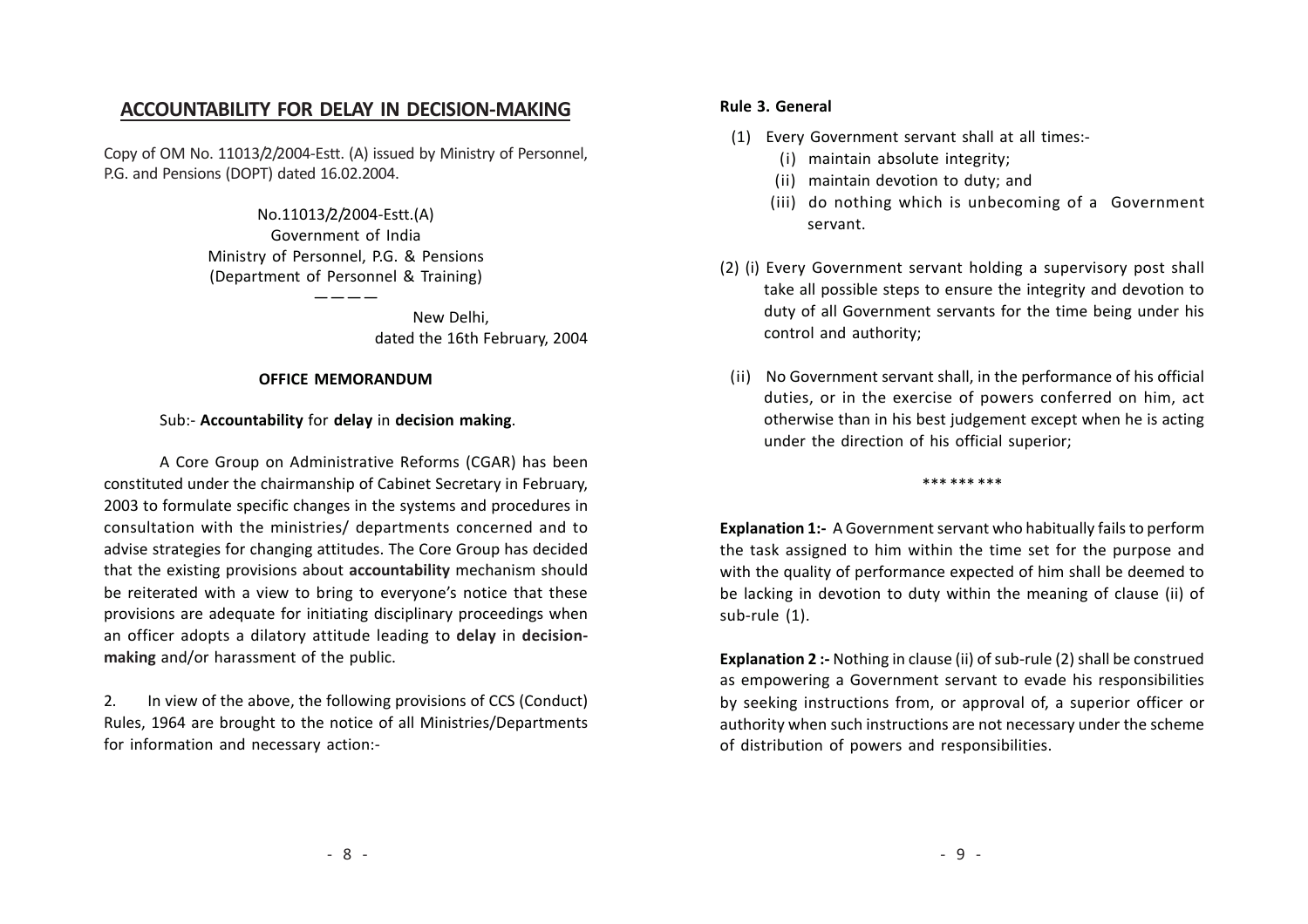### Rule 3A. Promptness and Courtesy

No Government servant shall

- (a) in the performance of his official duties, act in a discourteous manner;
- (b) in his official dealings with the public or otherwise adopt dilatory tactics or willfully cause delays in disposal of the work assigned to him.
- 3. Rule 11 of the CCS (CCA) Rules, 1965 provides that the penalties (ranging from 'censure' to 'dismissal') mentioned therein ma y be imposed on a Government servant 'for good and sufficient reasons'. Thus any Government servants violating the provisions of Conduct Rules can be proceeded against as it will form ' good and sufficient reasons' for imposing the penalties prescribed in Rule 11. In other words, disciplinary proceedings could be initiated if an officer adopts a dilatory attitude, leading to delay in decisions making and/or harassment of the public.
- 4. Ministries/Departments are also requested to bring the above cited provisions of the Conduct Rules and CCA Rules to the notice of all the officers and officials in the Ministries/Departments (proper) and in the organizations/ offices under their administrative control to clarify that if they are found responsible for willful delay in disposal of the various types of cases dealt with them, finally leading to delay in decisions making, they shall be liable for disciplinary action in terms of the relevant provisions referred to in para 2 and 3 of this OM.

Sd- (Mrs. Pratibha Mohan) Director

Do's and Don't s

(Illustrative and not exhaustive)

## Receipt, Accountal and Distribution of Medicines

DO's

- 1. Check-up periodically the medical stores personally. Take timely action in respect of expiry date medicines.
- 2. Ensure sample test for drugs to guard against procurement of sub-standard / spurious drugs.
- 3. Keep proper accountal of all medicines irrespective of the cost involved.
- 4. Check periodically that all the equipments / instruments are in proper working condition in the various units of the Hospital.
- 5. Confirm relationship as per rules before treatment of Railway employees' relatives.
- 6. List out the names of the employees who are registered for medical treatment in the Hospital in a detailed manner in alphabetical order or department-wise as per Index Card / Medical card issued by the administration.
- 7. Insist on photo identity medical card of the employees.
- 8. Conduct surprise check on the working of Night Duty staff.
- 9. Check the Imprest Register for prompt and correct postings and make it available for inspection at any time.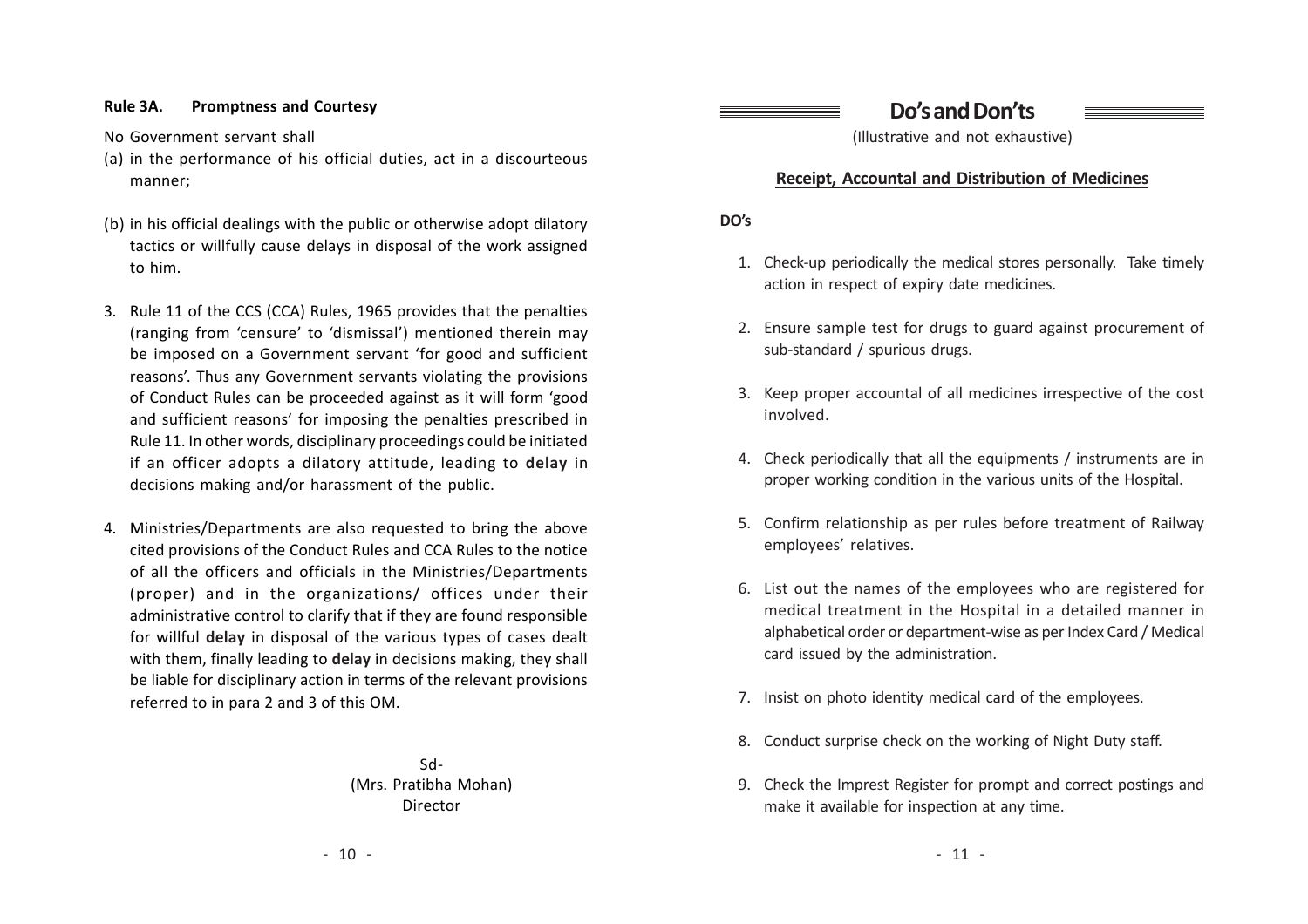- 10. Ensure proper upkeep of the vehicle / ambulance and keep accounts of petrol / oil and maintain a log book.
- 11. Ensure the display on notice board in a conspicuous place in the Hospital regarding the list of staff on duty, duty hours, complaint book etc.
- 12. Take steps to dispose off the complaints, if an y, quickly on the spot by the Medical Officers in charge of the Health Unit / Hospital.
- 13. Strictly follow the 'Indian Railway Pharmacopoeia' in all aspects especially while dealing with Medical Stores / equipments.
- 14. Properly maintain the stock register as detailed in para 407(7) of Medical Manual.
- 15. Strictly adhere to the code of Medical ethics. As per Medical Manual all officers and staff should carry out any duties assigned to them by their superiors in office even though such duties do not find a place in the Medical Manual.
- 16. All Railway doctors should leave adequate and correct instructions with Hospital staff or at their residence as the case may be regarding their whereabouts, when they go out so that they can be contacted in emergencies.
- 17. Exercise extra care and ensure compliance of extant instructions before declaring any employee medically de-categorised.
- 18. Follow rigidly the procedure regarding issue of sick and fit certificates and in case of a departure, give specific reasons. Ensure the sick listed employee should not leave headquarters without proper permission.

### DON' Ts

- 1. Do not indulge in private practice. This applies to full time contract medical officers also.
- 2. Avoid a casual approach towards the cases where certificates have to be issued.
- 3. Avoid issuing backdated certificates without specifically recording reasons.
- 4. Avoid delays in sending the certificates pertaining to Railway employees to the department concerned.
- 5. Avoid prescribing medicines for unusually long period and without giving specific reasons, if felt necessary.
- 6. Do not exceed your po wer in any matter. Where approval of higher authorities are required or finance concurrence is required, ensure that such approvals or concurrence are taken in advance before taking any action.
- 7. Avoid as far as possible post-facto regularization.
- 8. Do not use Go vt. Vehicle / Ambulance for journey from residence to office if you are availing transportation allowance as per rules.
- 9. Avoid use of Ambulance for other than medical service.

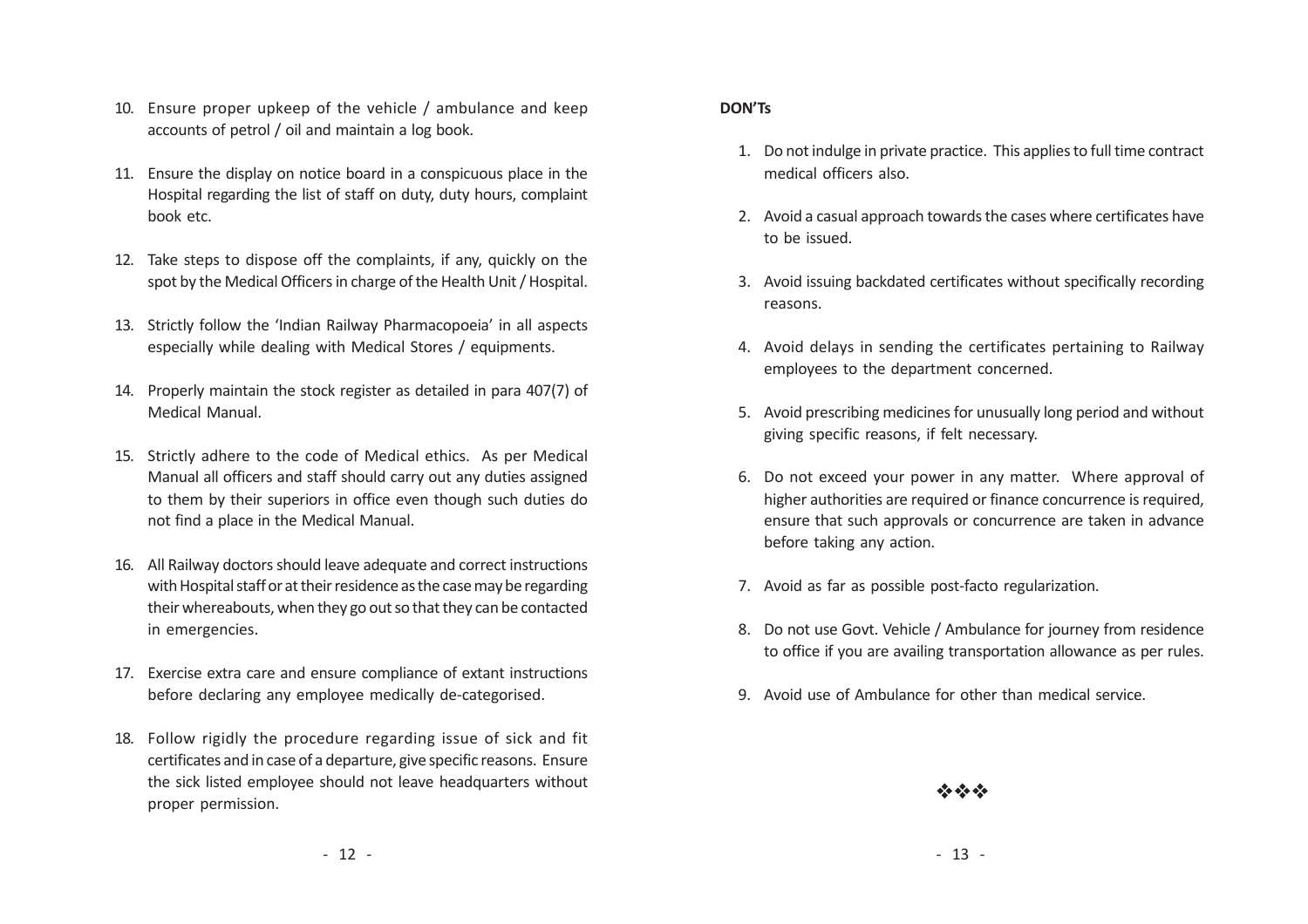LEAVE ACCOUNT

### **DOs**

- 1. Leave account should be maintained properly in the prescribed format. All the columns viz., name, designation, date of appointment, date of birth and date of retirement etc., are to be filled correctly.
- 2. Leave account of each and every employee in the muster roll are to be maintained in prescribed manner.
- 3. Leave should be debited only if there is a proper leave application duly sanctioned by the competent authority.
- 4. Leave application should be in the prescribed form indicating nature of leave and sanctioned by the competent authority.
- 5. Leave application is to be preserved properly & tallied with the entries in Leave account.
- 6. Leave account must be updated regularly by crediting/ debiting the leave.
- 7. In case of LWP/EOL, the salary as well as leave due are to be proportionately deducted.
- 8. Sanction of commuted leave should be supported by Sick / Fit certificate issued by the authorized doctor.
- 9. Sanction of Special Casual Leave should be supported by proper Order / Memorandum.
- 10. Certain specific leave viz., Maternity / Paternity, Study leave, special disability leave etc., are sanctioned by the competent authority and the conditions/ eligibility for grant of such leave are to be fulfilled.
- 11. The EOL/LND should be sanctioned by the competent authority.
- 12. The Leave Not Due should be adjusted subsequently from the leave earned.
- 13. 1/10 of credit of LAP and 1/18 of LHAP earned is deducted for availing LWP/EOL in the past.
- 14. Proper accountal of LWP/EOL should be done in leave account so that increment may be deferred and appropriate recovery from PLB may be made accordingly.
- 15. Leave account of transferred staff should be immediately sent duly updated to their new place of posing.
- 16. In case of missing of leave account, it should be immediately brought to the notice of the higher authority and the account should be reconstructed from the reliable records available. Responsibility should also be fixed up.
- 17. Transport Allowance should be deducted proportionately as per leave availed, wherever applicable.
- 18. Every entry in the Leave account should be initialled by the competent authority / Gazetted officer.
- 19. While sanctioning the leave, it should be confirmed that there is adequate leave at credit of the employee for the purpose.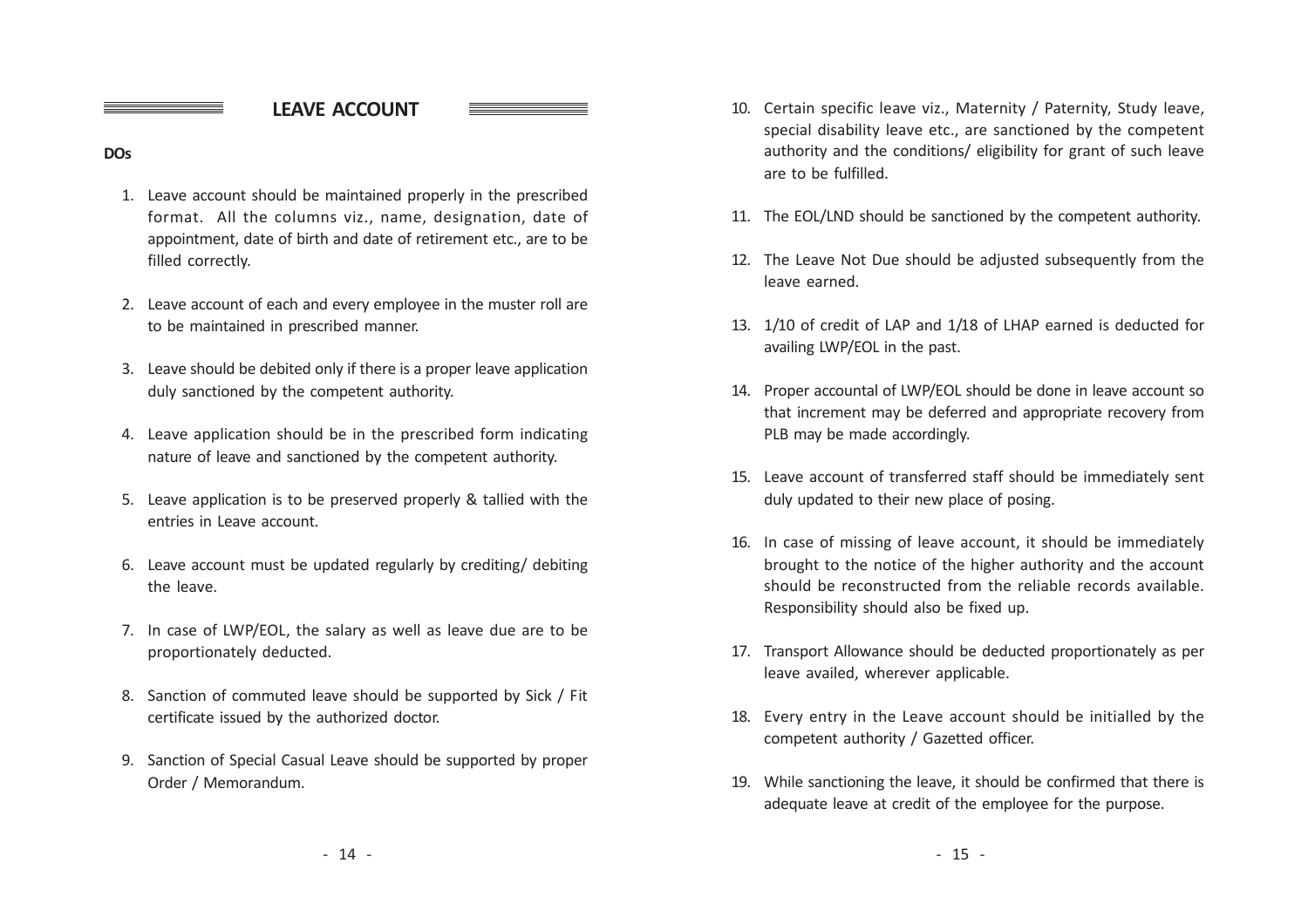- 20. Leave account may be reviewed by the concerned supervisor / officer periodically.
- 21. While preparing the leave encashment bill, it should be ensured that all the availed leave has been correctly debited.
- 22. Prior to retirement of the employees, it should be ensured that all the availed leave are correctly debited.
- 23. Leave account should be checked to ensure that the suspension period, if an y, has been regularized as LAP with proper sanction of the competent authority.
- 24. In case of employee is on recorded leave on the date of his increment, the actual benefit of annual increment will only be allowed from the date he resumes duty.

### DON' Ts

- 1. Leave account should not be maintained in manuscripts forms.
- 2. Leave should not be debited unless proper sanctioned leave applications are available.
- 3. Do not afford credit of LAP without verifying previous LWP.
- 4. Leave as 'commuted' should not be debited unless sick / fit certificate from authorized doctor is available.
- 5. Full credit of LAP may not be given if emplo yee is on LWP in past.
- 6. No entry in leave account should be made without signature of supervisor / gazetted officer.
- 7. Special casual leave should not be granted unless proper order / memorandum is available.
- 8. Specific leave i.e., maternity / paternity, special disability leave, study leave shall not be not granted unless the employee fulfils the prescribed eligibility conditions.
- 9. In the leave account, there should not be any unattested cutting / correction and overwriting.
- 10. Leave encashment bill should not be prepared unless it is ensured that all the previous periods of absence have been regularized with sanction of the competent authority.
- 11. Period of suspension should not be debited as leave unless there is proper sanction of the competent authority.
- 12. There should not be any leave application lying with the dealing clerk un-debited.
- 13. The period of absence in the muster sheet should not be left blank. It must be either prescribed leave or LWP.
- 14. There must not be any minus credit in the leave account.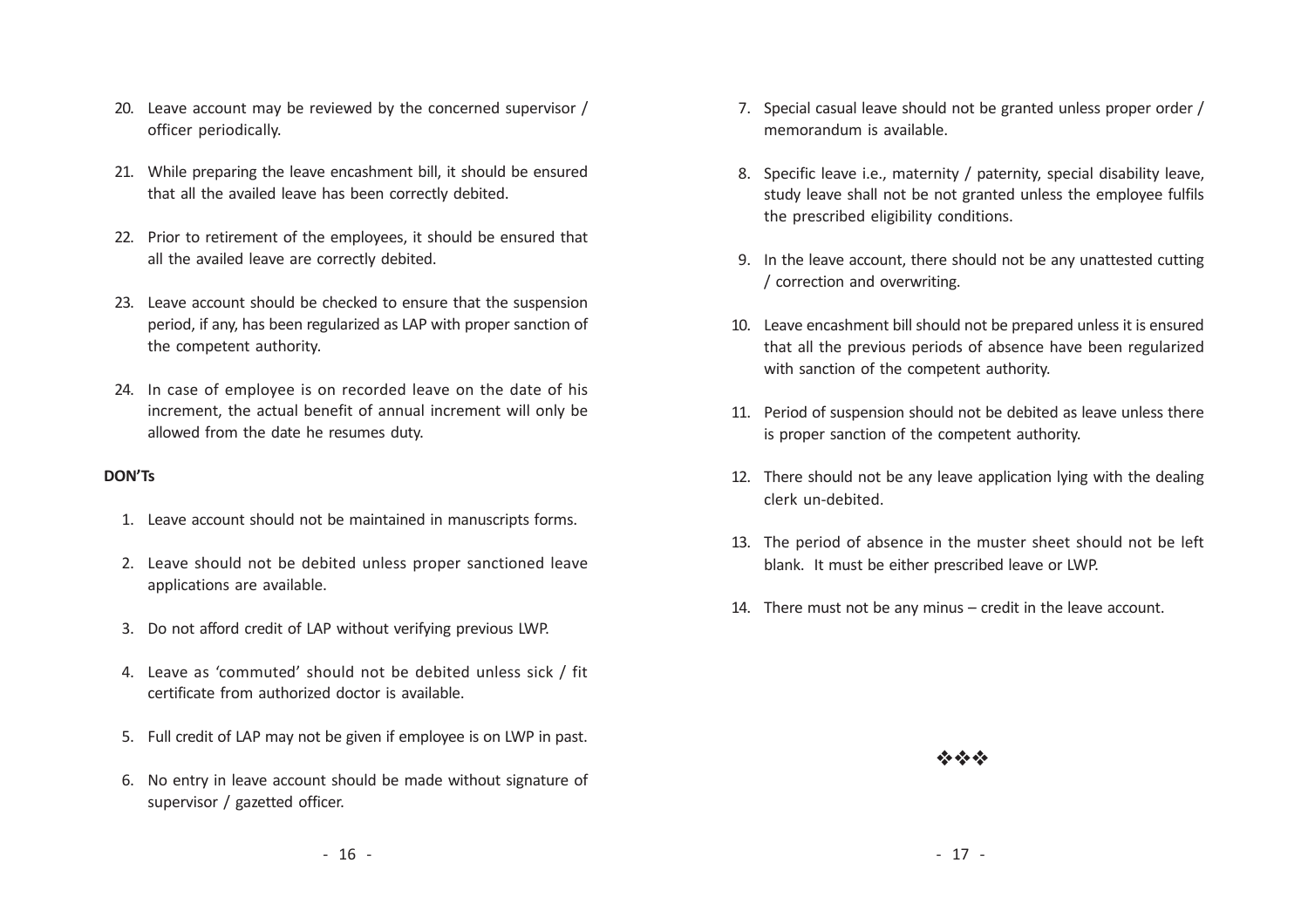# AVOIDING DELAYS IN PAYMENT OF SETTLEMENT DUES

- 1. All the entries in the Service Record must be authenticated by the gazetted officer concerned under clear signature and seal.
- 2. The appointment order must be available in Personal File and entered in Service Record.
- 3. The date of birth certificate must be available in the Personal File and entered in the Service Record.
- 4. In case of SC/ST employees, valid and verified copy of Caste Certificate must be available in the Personal file and recorded in the Service Record also.
- 5. Authenticated certificate of educational qualification must be available in Personal File and recorded in Service Record.
- 6. The caste certificate (in case of SC/ST), educational certificate and date of birth certificate should be verified from the issuing officer concerned.
- 7. Medical fitness certificate must be available in Personal file and recorded in Service Record.
- 8. The methodology of appointment must be recorded in Service Record.
- 9. All the office orders relating to Promotion / Demotion must be available in Personal file and recorded in Service Record.
- 10. The period of non-qualifying service must specifically be mentioned in Service Record and relevant orders available in the Personal file.
- 11. All the NIPs and rewards must be entered in the Service Record.
- 12. Nomination form on the format prescribed must be available in Personal file duly accepted and signed by the competent authority.
- 13. In case of Group 'D' employees, the office order of their appointment and their regularization in the recruitment grade must be available in Service Record.
- 14. Leave account must be kept up to date to ensure that all the leave availed by the employee has been debited and related leave applications are available in Personal File.
- 15. Before due date of retirement, the leave account may be reviewed with the muster sheets to ensure that all the periods of absence have been regularized.
- 16. In case of commuted leave, sick/fit certificate issued by authorized doctor must be available in Personal file.
- 17. All the transfer orders related to employee must be available in the Personal File.
- 18. In case of deputation, it may be ensured that the necessary dues on account of Foreign Service Contribution and Leave Salary as due, have been realized from the employer.
- 19. In case previous nomination is revised, the reference of the previous one must be recorded on the revised nomination form.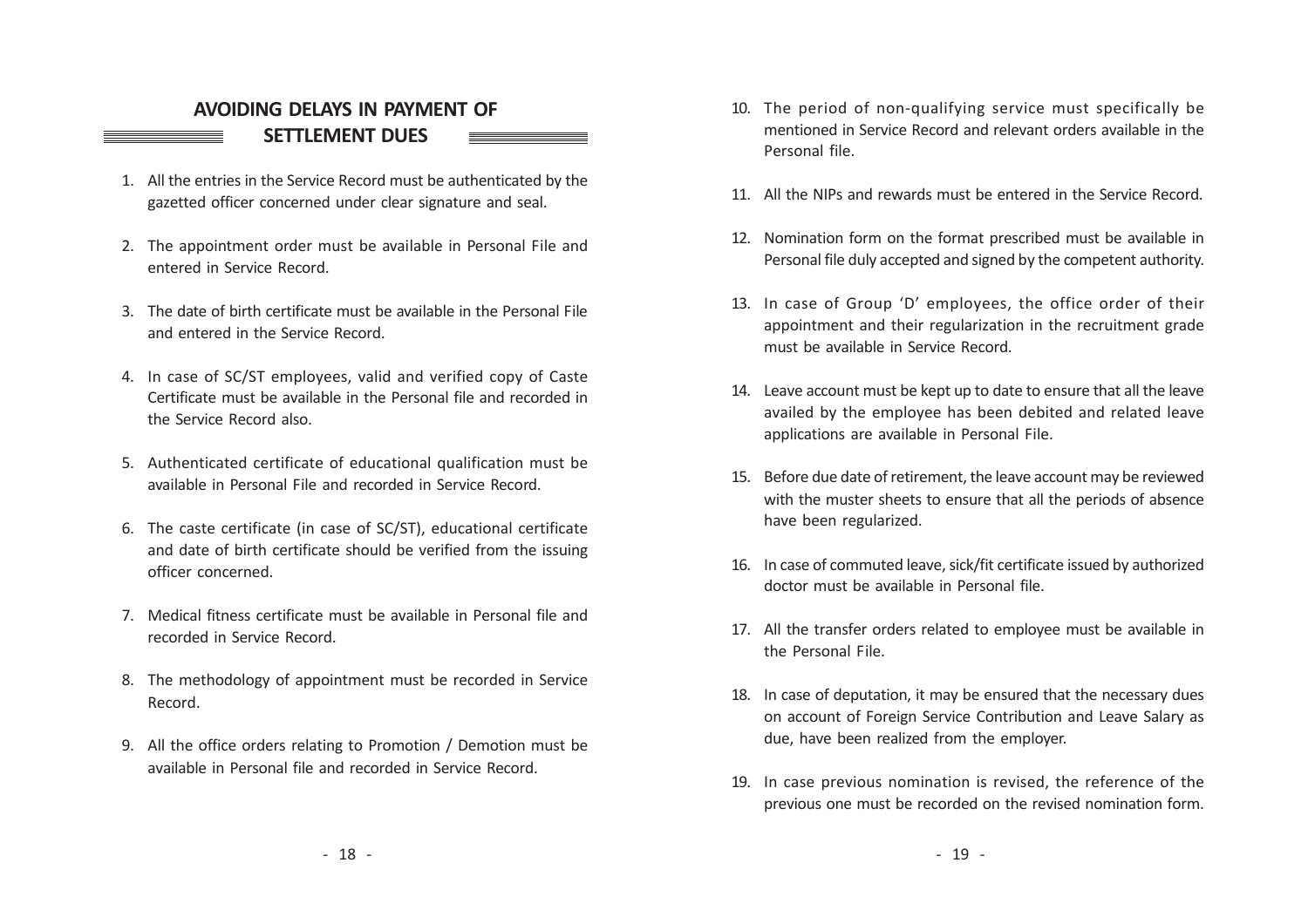- 20. In case of re-marriage, proper documentary proof must be available in Personal file.
- 21. A copy of the latest yearly declaration form submitted for issue of Pass/P TO should be a vailable in the Personal File.
- 22. A copy of LPC wherever due must be available in Personal File.
- 23. In case previous services rendered in other than the Railway organization are being counted for pensionary benefits, proper sanction of the competent authority and relevant documents should be available in the Personal file.
- 24. The Personal file must be shown to the concerned Railway employees and their signatures in token of having inspected them must be obtained thereon.
- 25. Keeping in view the frequent complaints being received about impersonated widows and children getting the family pension, it is in the interest of the employees that the photographs of all the family members along with clear signature duly authenticated by the concerned controlling officer may be pasted on the nomination form to avoid any controversy regarding real widow and children after death of the Railway employees.
- 26. The Group 'D' staff may be educated and persuaded to fill the nomination form invariably to avoid complications after their retirement / death.

## vivo de la

### INQUIRY OFFICERS

### DO's.

- 1. Check up your order of appointment as Inquiry Officer.
- 2. Get acquainted with the allegations and the procedure to hold inquiry.
- 3. Plan the holding of preliminary Hearing.
- 4. Open Daily Order Sheet.
- 5. Find out if the charged emplo yee wishes to admit any of the charges in the Preliminary Hearing.
- 6. Sort out the disputed issues, the number of documents and witnesses etc., to be examined.
- 7. Find out documents requiring proof.
- 8. Ask the accused employee to inspect listed documents.
- 9. Decide rele vance of additional documents quickly.
- 10. Record reasons for disallowing the documents.
- 11. Send requisition for the additional documents to the authority to whom the documents belong.
- 12. Decide rele vance of defence witnesses expeditiously.
- 13. Hold regular hearings without avoidable loss of time.
- 14. Take all steps to secure attendance of witnesses.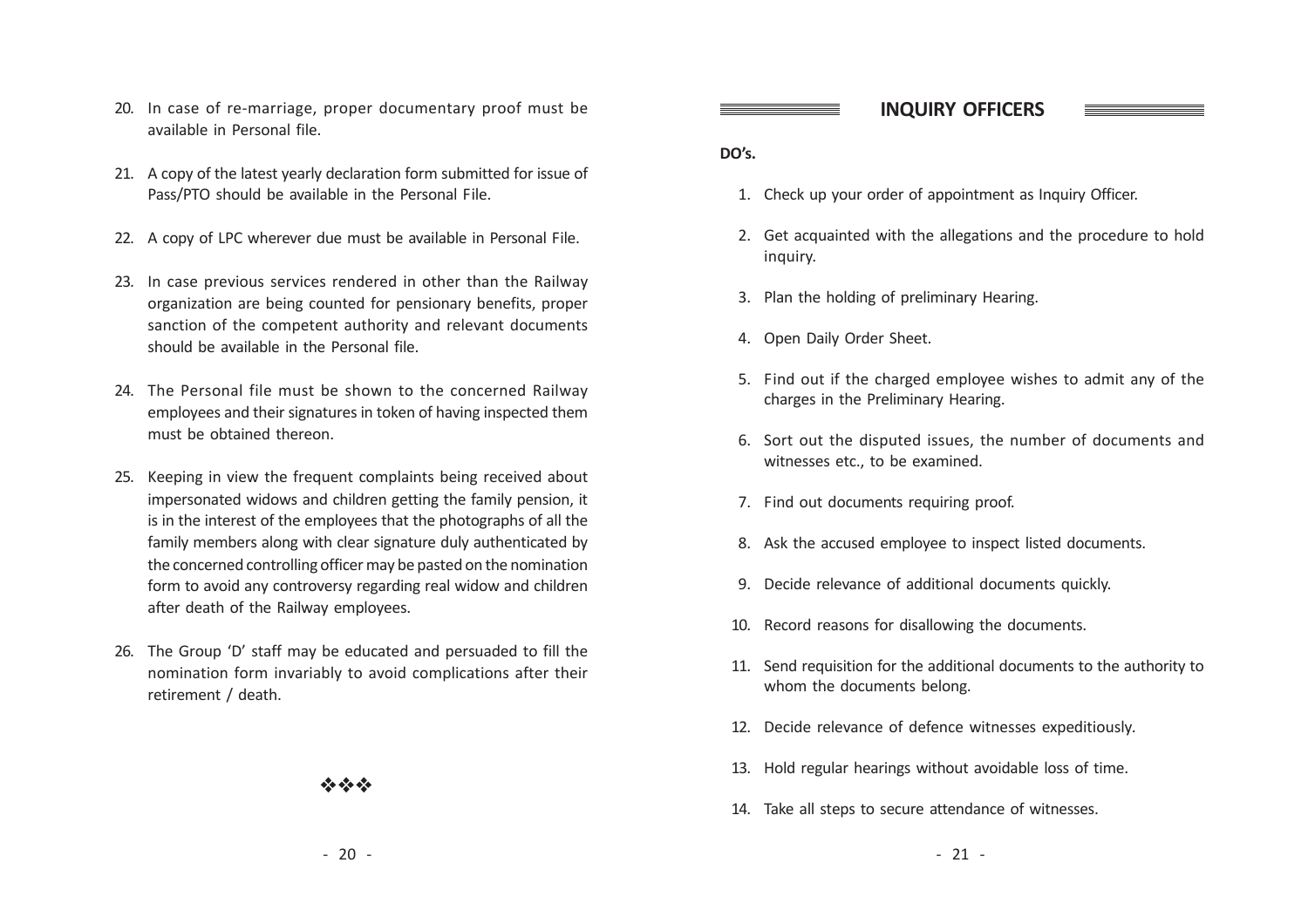- 15. Obtain certificate from the defence assistant that he is not having more than two cases on hand in which he is rendering defence assistance.
- 16. Before regular hearings commence, obtain certificate of inspection of documents from the charged employee.
- 17. Conduct the hearings fairly and firmly.
- 18. Record the questions disallowed by you during the crossexamination.
- 19. Protect the witnesses from undue harassment.
- 20. Depositions of the witnesses should be recorded and their signatures obtained thereon.
- 21. Keep record of your observations regarding demeanour of the witnesses as they depose before you.
- 22. Remember, the criteria to allow 'New evidence' is 'inherent lacuna' and not merely relevance.
- 23. In ex-parte proceedings, allow the charged employee to participate at any stage, he / she desires.
- 24. In common proceedings, continue even if any co-accused retires from service.
- 25. In partly-heard inquiries, better take up threads where they were left by your predecessor.
- 26. In case of 'Court Witness', allow cross-examination by both the parties.
- 27. Do ask mandatory questions at the close of inquiry.
- 28. Allow copy of the written brief of the Presenting Officer to the charged employee.
- 29. Evaluate the each piece of evidence recorded during inquiry properly.
- 30. Submit an exhaustive report of inquiry without any avoidable delay.
- 31. Submit your report of inquiry to the disciplinary authority along with all original records.

### DON' Ts

- 1. Do not delegate function of holding of inquiry to anyone else.
- 2. Do not hold inquiry according to your own methods. There is a prescribed procedure to follow.
- 3. Do not continue with the proceedings, if a representation of the charged employee alleging bias against the inquiry officer is pending consideration.
- 4. Do not postpone preliminary hearing simply because the charged employee could not arrange for defence assistance.
- 5. Do not call for the documents or examine a witness to decide the question of their relevance.
- 6. Do not requisition additional documents from the Disciplinary Authority. Do not ask the Presenting Officer to collect them. You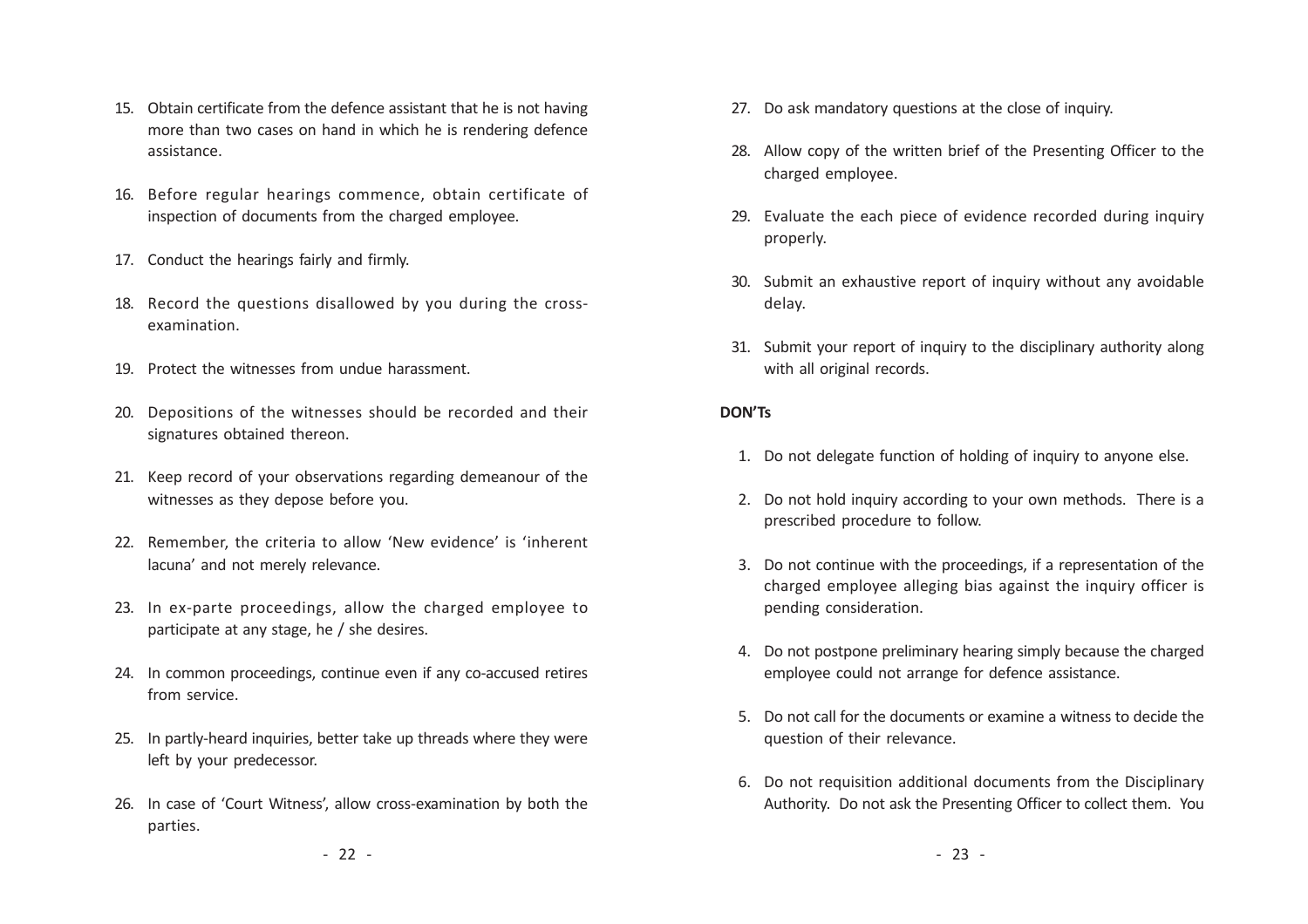have to write direct to the authority in whose custody or possession these document lie.

- 7. Do not throw responsibility of calling defence witnesses on the charged employee.
- 8. Do not question the decision of a Head of Department to withhold documents on grounds of public interest.
- 9. Do not enter into argument with a controlling authority if he / she is unable to relieve a particular employee, in the interest of public service, to render defence assistance in the case pending before you.
- 10. Do not insist that witnesses may be produced in any particular sequence before you. The order in which the witnesses maybe examined should be left to the respective parties.
- 11. Do not administer oath to the witnesses.
- 12. Do not question the witness extensively right at the outset. The witnesses should be examined in accordance with the prescribed procedure.
- 13. Do not interfere frequently when a witness is being examined, cross-examined or re-examined. The general principle in this regard is patience and graceful hearing. You may clear your doubts and get clarifications from the witness at the end.
- 14. Do not allow leading questions, except in cross-examination. Do not put leading questions to the witnesses.
- 15. Do not allow 'New evidence' to fill up gaps. It should be allowed only if there is an inherent lacuna in the evidence already recorded.
- 16. Do not allow adjournments on flimsy grounds.
- 17. Do not proceed ex-parte, if the charge sheet has not been delivered to the charged employee.
- 18. Do not allow defence assistance when the charged employee is appearing as his own witness or when he is answering the mandatory questions, towards the close of inquiry.
- 19. Unless he opts to examine himself, do not examine a co-accused in a common proceeding as witness against the other co-accused.
- 20. In a joint trial do not allow cross-examination of a defence witness by the other charged employees. Only presenting officer can cross-examine a defence witness.
- 21. Do not go for local inspection of the site of the incident except when accompanied by the charged employee and the presenting officer. Better, make local inspection after the prosecution evidence has been recorded. Do not collect information there from persons who have not been cited as witnesses.
- 22. Do not supply copy of the written brief of the charged employee to the presenting officer.
- 23. Do not take into consideration the written brief of the Presenting Officer if filed after the expiry of the due date and receipt of the brief of the charged employee. If you do not wish to exclude it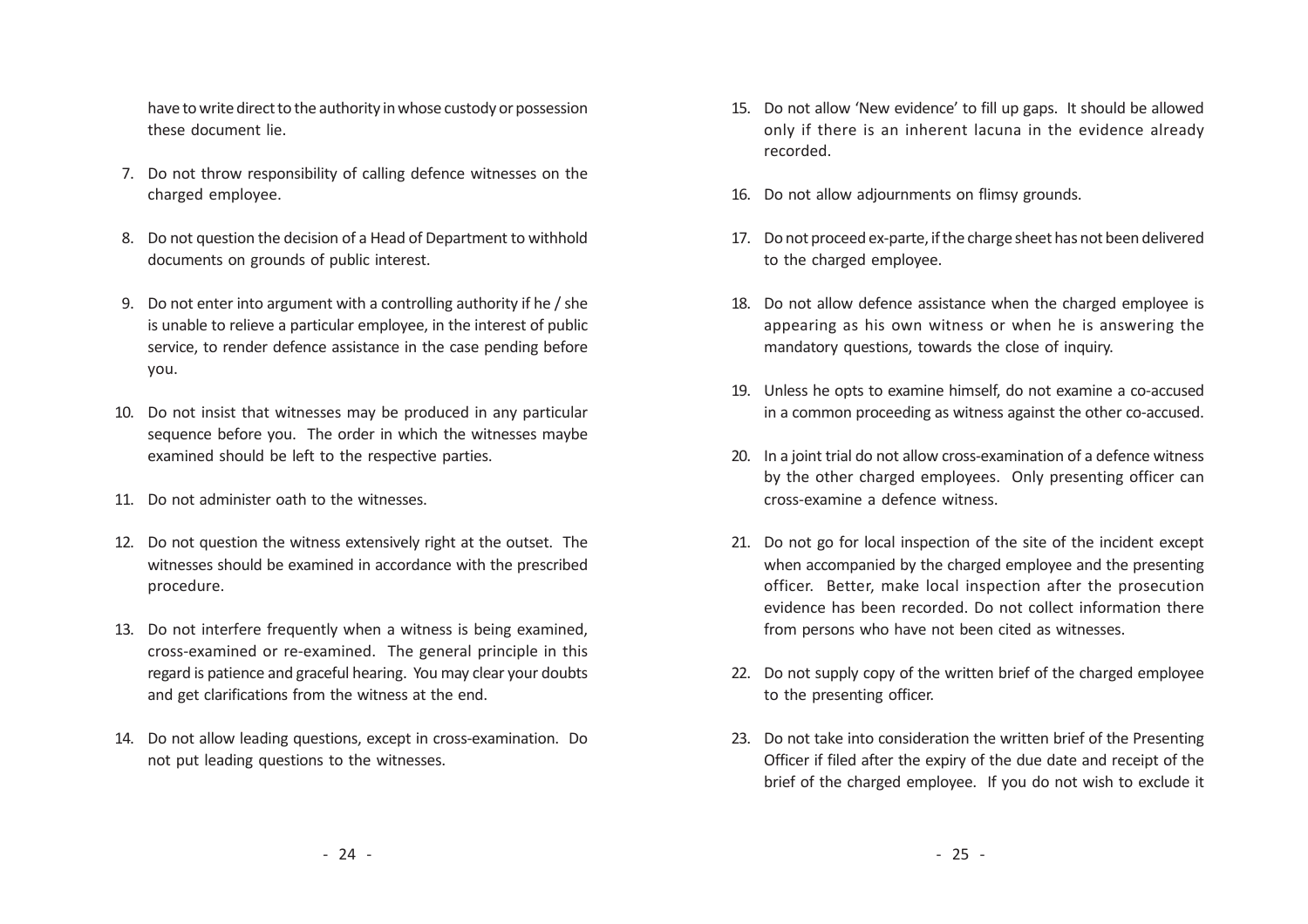from consideration, you have to send a copy thereof to the charged emplo yee with an opportunity to file a rejoinder.

- 24. Do not take into consideration any matter or evidence which was not adduced during the course of inquir y. No importance should be given to surmises, conjunctures, whims or your personal knowledge of the matter not on record.
- 25. Do not delay submission of your report of inquiry.

 $v_{\rm c}^{\rm c}$ va v $v_{\rm c}^{\rm c}$ 

## INTERE STING CASES DEALT BY ICF VIGILANCE

1. During a preventive check on subletting of quarters, it came to light that an employee, who was allotted quarters based on his request for change of quarters, did not surrender his earlier quarters, but was found to be subletting both the quarters.

Penal recovery of rent, cancellation of quarters and initiation of major penalty disciplinary proceedings were recommended by Vigilance.

2. During a preventive check, eight cases of employees who were in possession of two quarters over the prescribed duration were detected.

Recovery of damage rate of rent and corrective action against the erring staff have been recommended.

System improvement was suggested for monitoring dual occupation and strengthening the database on occupation and vacation of quarters.

3. During a preventive check, discrepancy in the maintenance of leave account in Civil Engineering department was noticed.

Recasting the leave account, transferring the concerned employee out of Civil Engineering department and initiation of disciplinary proceeding for falsification of records were recommended.

4. In a preventive check, it was noticed that "Leave Due" was not booked for 110 days in 98 cases, where employees were on sanctioned leave/ absence/ sick, prefixing and suffixing Sundays/ Holidays and the monetary value was assessed at Rs.44,000/-.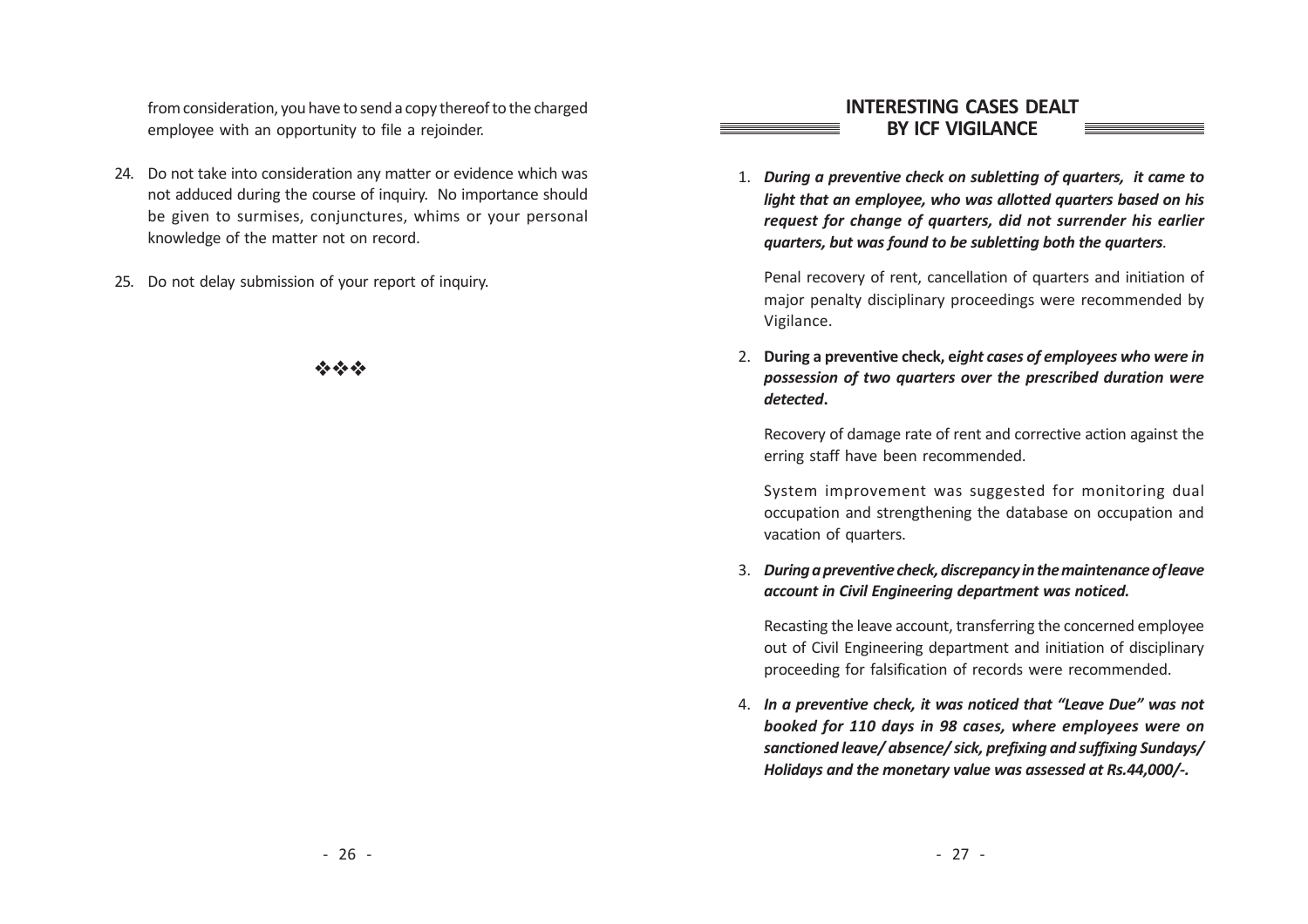Booking of 'Leave Due', recasting the leave account, corrective action against the dealing staff and strengthening the leave booking software were recommended by Vigilance.

5. Erroneous payment of HRA to a compassionate ground appointee (a widow) and non-recovery of rent in respect of the quarters allotted to her husband was detected during a preventive check.

Stoppage of HRA, recovery of over-payment, initiation of corrective action against the staff involved and review of all such cases for the three year period were recommended by Vigilance.

6. During delivery of condemned Fork Lift Trucks, it was noticed that no chassis number was indicated.

Delivery of the FLTs was stopped.

The following system improvement was suggested:

- i) The officer-in-charge was advised that Transport Vehicles like FLTs, Cars, Jeeps etc. should be handed over Scrap Ward with S-1539 voucher, clearly mentioning the chassis number.
- ii) The Depot Officer was advised to dispose off the FLTs through a fresh auction / tender and not to accept any condemned transport vehicles without chassis number. The officer has also been advised to give wide publicity to curb cartel formation.
- 7. Erroneous payment of HRA and non-recovery of rent to an employee who was allotted quarters, was detected.

Disallowing HRA, recovery of overpayment of HRA, recovery of rent, electricity and water charges were recommended by Vigilance.

8. On scrutiny of tender files relating to supply of Partition Frames, certain discrepancies were noticed.

Apart from bringing out the discrepancies to the notice of the department-concerned, the following system improvement was suggested:

- i) Non-Stock (NS) Indents should not be received without finance concurrence, wherever applicable.
- ii) Vetted Cost estimates for both out-sourcing and in-house manufacture should be called for the tendered item before floating the Tender.
- iii) Enclosures / list of items, if any, attached with the indent, should be authenticated by the indenting officer and also by the controlling officer.
- iv) The list submitted by the indentor should be incorporated as an enclosure to the Tender enquiry, duly carrying out the authorized alteration/ modifications done by the indentor, thereby leaving no room for any ambiguity at a later date.
- 9. During a preventive check on the disposal of zero-value scrap, it was noticed that the scrap was being disposed off on volume basis, as per the contract.

It was felt by Vigilance that volume based disposal would pave way for corruption and the concerned department was suggested to adopt 'weightment' basis to dispose off the zerobased waste. However, considering the practical difficulties expressed by the departmental officials, it was agreed to continue the practice of volume based disposal, subject to manual compacting the load and on the assurance of frequent supervision by higher officials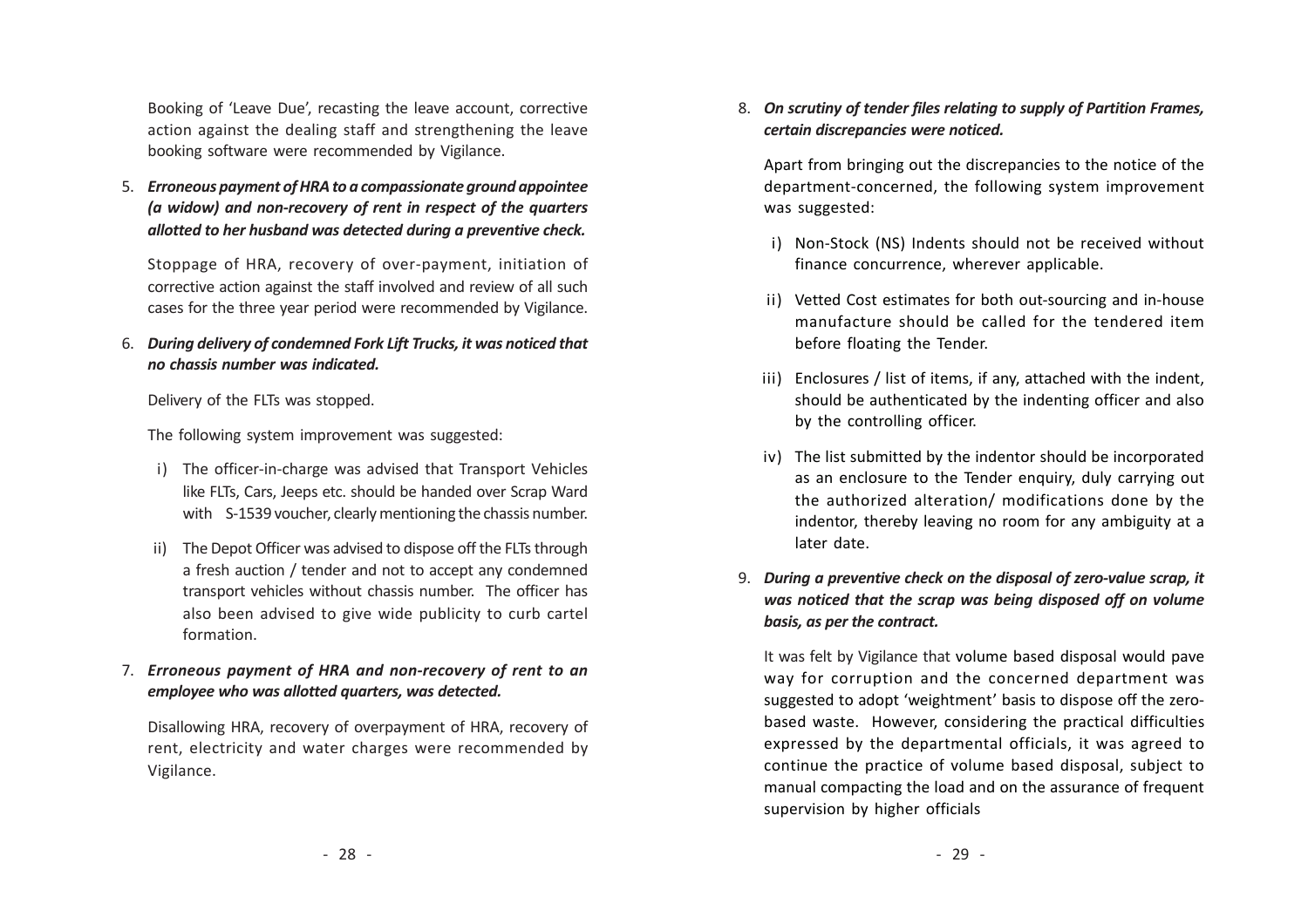10. Scrutiny of Imprest bills submitted by Medical department revealed that there were corrections/ overwritings.

Rectification of the errors and resubmission to Accounts were recommended by Vigilance, as no malafide / forgery was noticed.

- 11. A case of forgery to the tune of Rs.2,056/- out of Rs.4,630/- in 7 out of 13 bills submitted by Civil Engineering department has come to notice.
- 12. A check on quarters earmarked for demolition, a case of missing of fans and tube light fittings has come to notice.
- 13. Discrepancy in certifying the quantum of debris removed was noticed. The supervisor was found missing from the workspot at the time loading the debris. Apart from the above, the supervisor had kept the duly signed Non-Returnable Gate Pass book in an unattended room.
- 14. Overpayment while paying the 2nd installment of VI CPC arrears was noticed in the cases of employees who opted to come to the VI CPC from a date subsequent to 1.1.2006.
- 15. Based on a complaint received from an employee, alleging that though he had not received the Flood Advance, recovery was being made.

Investigation is in progress and in the meantime, Vigilance has suggested for making all payments through Banks.

16. A case of submission of forged "No Due Certificate" from a Bank for changing the salary account from one bank to the other was brought to the notice of Vigilance.

Investigation is in progress and in the meantime, in order to prevent such instances, receipt of "No Due Certificates" directly from the Bank and not through the employee, has been suggested.

17. Based on source information that a hut had been put up in the Railway land, Vigilance team visited the spot and noticed that encroachment into the Railway land had been made by putting a hut, to appear as a temple.

Based on the recommendations of Vigilance, the hut has since been removed and the land is now free of encroachment.

## vivo de Ar